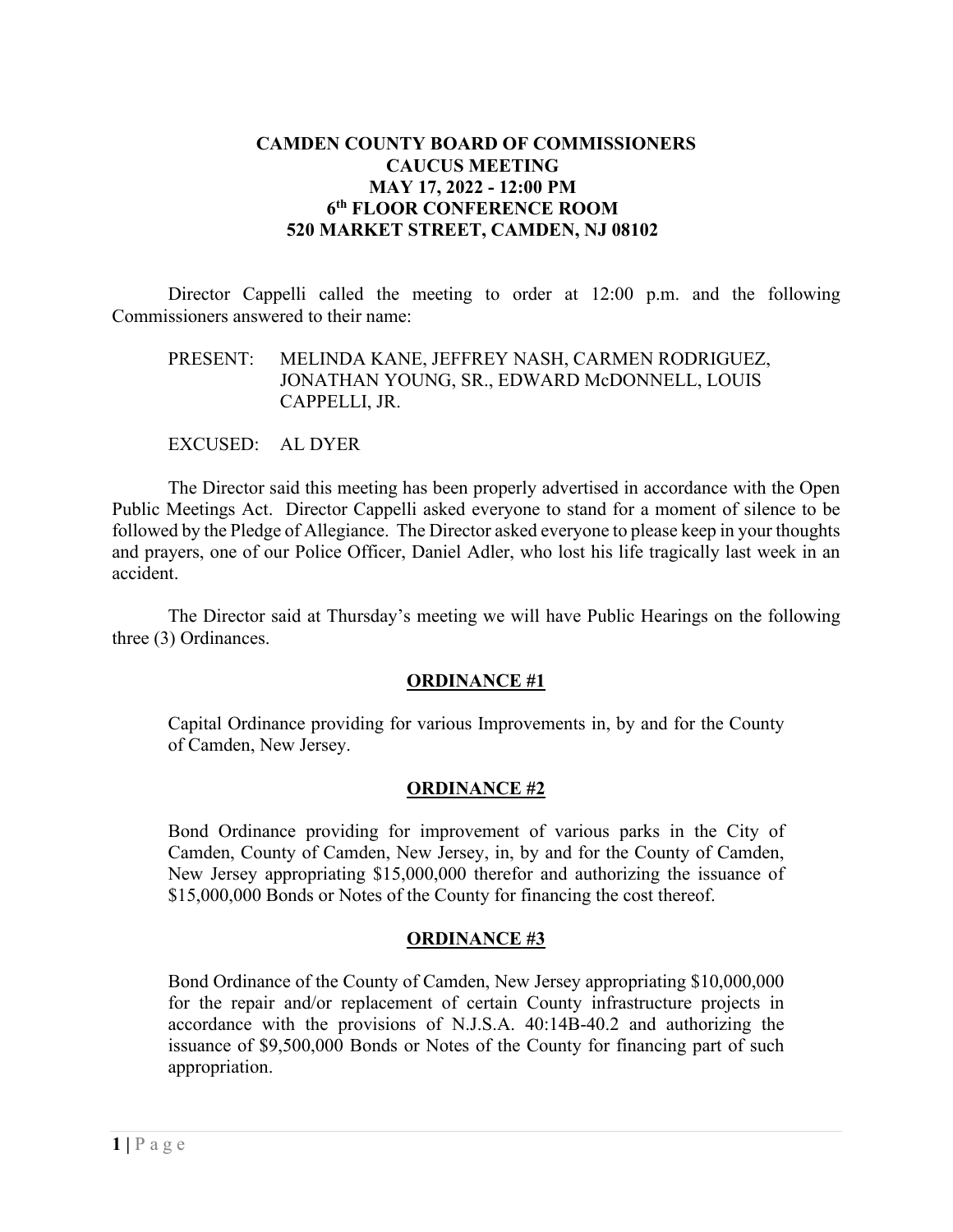The Director then called upon each Commissioner individually to present his or her Resolutions.

### **Resolutions and discussion of proposed Resolutions by or on behalf of Commissioner Dyer**

Commissioner Kane read Commissioner Dyer's Resolutions 1 through 19 into the record and they were approved to be placed on the Agenda for adoption.

# **Resolutions and discussion of proposed Resolutions by or on behalf of Commissioner Kane**

Commissioner Kane read Resolutions 20 through 25 into the record and they were approved to be placed on the Agenda for adoption.

# **Resolutions and discussion of proposed Resolutions by or on behalf of Commissioner Nash**

Commissioner Nash read Resolutions 26 through 33 into the record and they were approved to be placed on the Agenda for adoption.

# **Resolutions and discussion of proposed Resolutions by or on behalf of Commissioner Rodriguez**

Commissioner Rodriguez read Resolutions 34 through 40 into the record and they were approved to be placed on the Agenda for adoption.

# **Resolutions and discussion of proposed Resolutions by or on behalf of Commissioner Young**

Commissioner Young read Resolutions 41 through 50 and 52 through 57 into the record and they were approved to be placed on the Agenda for adoption. Resolution 51 was pulled.

# **Resolutions and discussion of proposed Resolutions by or on behalf of Commissioner Deputy Director McDonnell**

Deputy Director McDonnell read Resolutions 58 through 72 into the record and they were approved to be placed on the Agenda for adoption.

### **Resolutions and discussion of proposed Resolutions by or on behalf of Commissioner Director Cappelli**

Director Cappelli read Resolutions 73, 74 and 77 through 103 into the record and they were approved to be placed on the Agenda for adoption. Resolutions 75 and 76 were pulled.

Director Cappelli opened the meeting to the public for discussion of the Resolutions and/or any other matters.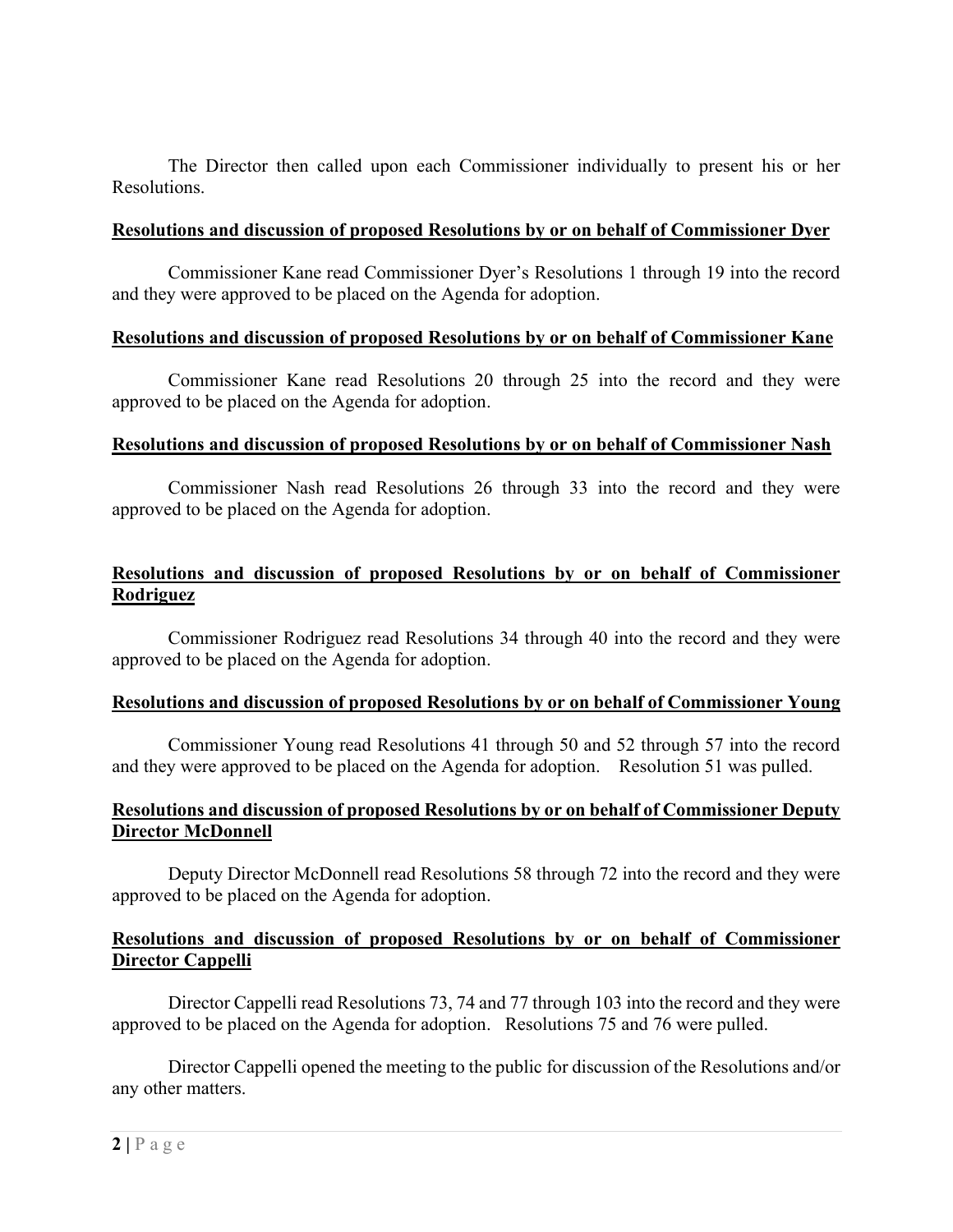Seeing no members of the public wishing to comment, the Director asked for a motion to close the public portion. Commissioner Young made a motion with a second by Commissioner Nash. All Commissioners present voted aye.

# **CLOSED SESSION RESOLUTION**

The Director read the following Resolution:

WHEREAS, Section 8 of the Open Public Meetings Act, Chapter 231, P.L. 1975 permits the exclusion of the public from a meeting in certain circumstances; and

WHEREAS this public body is of the opinion that such circumstances presently exist.

NOW, THEREFORE, BE IT RESOLVED by the Board of Commissioners, County of Camden, State of New Jersey, as follows:

- 1. The public shall be excluded from discussion of the hereinafter-specified subject matter.
- 2. The general nature of the subject matter to be discussed:
	- A**. PERSONNEL**
		- Personnel Actions

It is anticipated at this time that the above subject matter will be made public when members of the Camden County Board of Commissioners have made final determination.

3. This resolution shall take effect immediately.

The Director asked for a motion to adopt the Resolution and go into closed session to discuss the aforementioned matters. Commissioner Nash made a motion with a second by Commissioner Rodriguez at 12:32 p.m.

The Commissioners returned from closed session with a motion made by Commissioner Young and a second by Deputy Director McDonnell at 12:48 p.m.